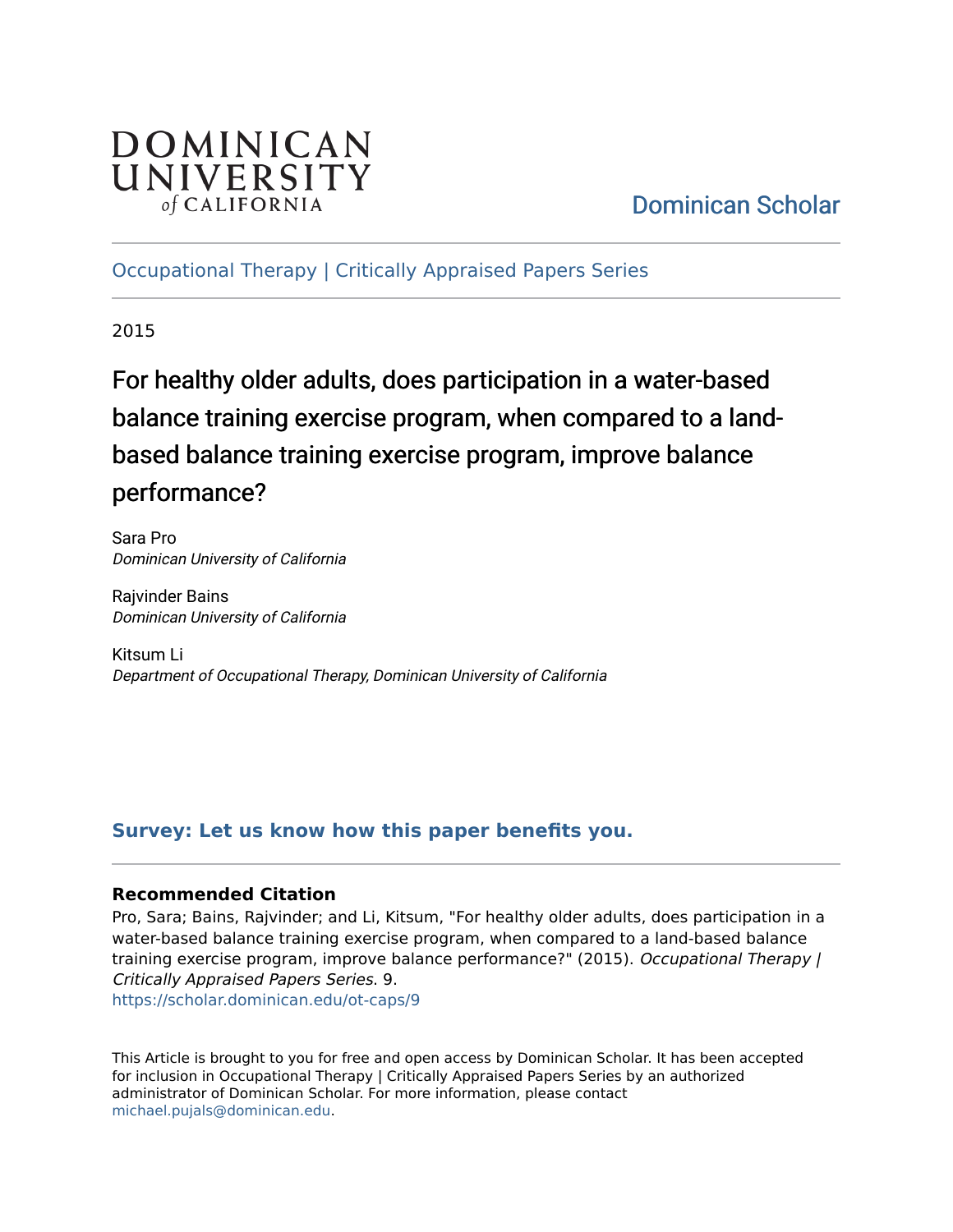# **AOTA Critically Appraised Papers Series**

# **Evidence Exchange**

\*A product of the American Occupational Therapy Association's Evidence-Based Literature Review Project

# **CRITICALLY APPRAISED PAPER (CAP)**

**Walia, S. R. (2012). A comparison between land-based and water-based balance training exercise program in improvement of balance in community dwelling elderly population. Indian Journal of Physiotherapy and Occupational Therapy – An International Journal, 6(3), 221–227.**

# **CLINICAL BOTTOM LINE:**

Occupational therapy plays a significant role in wellness promotion for older adults. Critical to maintaining health and wellness in older adults is prevention of falls and fall-related injuries. One in three community-dwelling older adults reports a fall every year, and the incidence of falls increases exponentially from ages 60 to 65 and 80 to 85. Falls are associated with increased morbidity and mortality from fractures and secondary complications. Leading causes of falls in older adults include decreased balance and an abnormal gait pattern. Balance training programs can help improve balance, decrease the risk of falling, and promote functional independence. However, land-based exercises may pose safety risks or be intimidating to older adults with a fear of falling. The buoyant and viscous properties of water as well as proven clinical evidence of the benefits of aquatic therapy suggest that water-based balance training may be a safe and effective alternative to landbased training to improve balance performance for older adults.

In this study, 60 active and healthy community-dwelling older adults were randomly assigned to one of the two exercise groups: a land-based or water-based balance training group. In both groups, participants attended 5 1-hour sessions per week for 2 weeks of either land- or waterbased balance exercise training programs. The results from this study indicated that there was no statistical difference in balance performance following land-based or water-based exercise programs. Although there was no difference between posttest balance performances between the two exercise mediums, both groups showed significant improvement in balance performance following the 2-week intervention.

This study supports existing evidence that balance performance of older adults can be improved with both land-based and water-based exercise programs. Clinical implications of the this study indicate that even within time constraints, land- or water-based balance training programs may provide intervention options to improve balance in older adults. Furthermore, water-based training provides an alternative to land-based training for older adults with risk or fear of falling, as well as opportunity for client preference in activity. This study was limited in size, duration, and representation of the wider older adult population. Future studies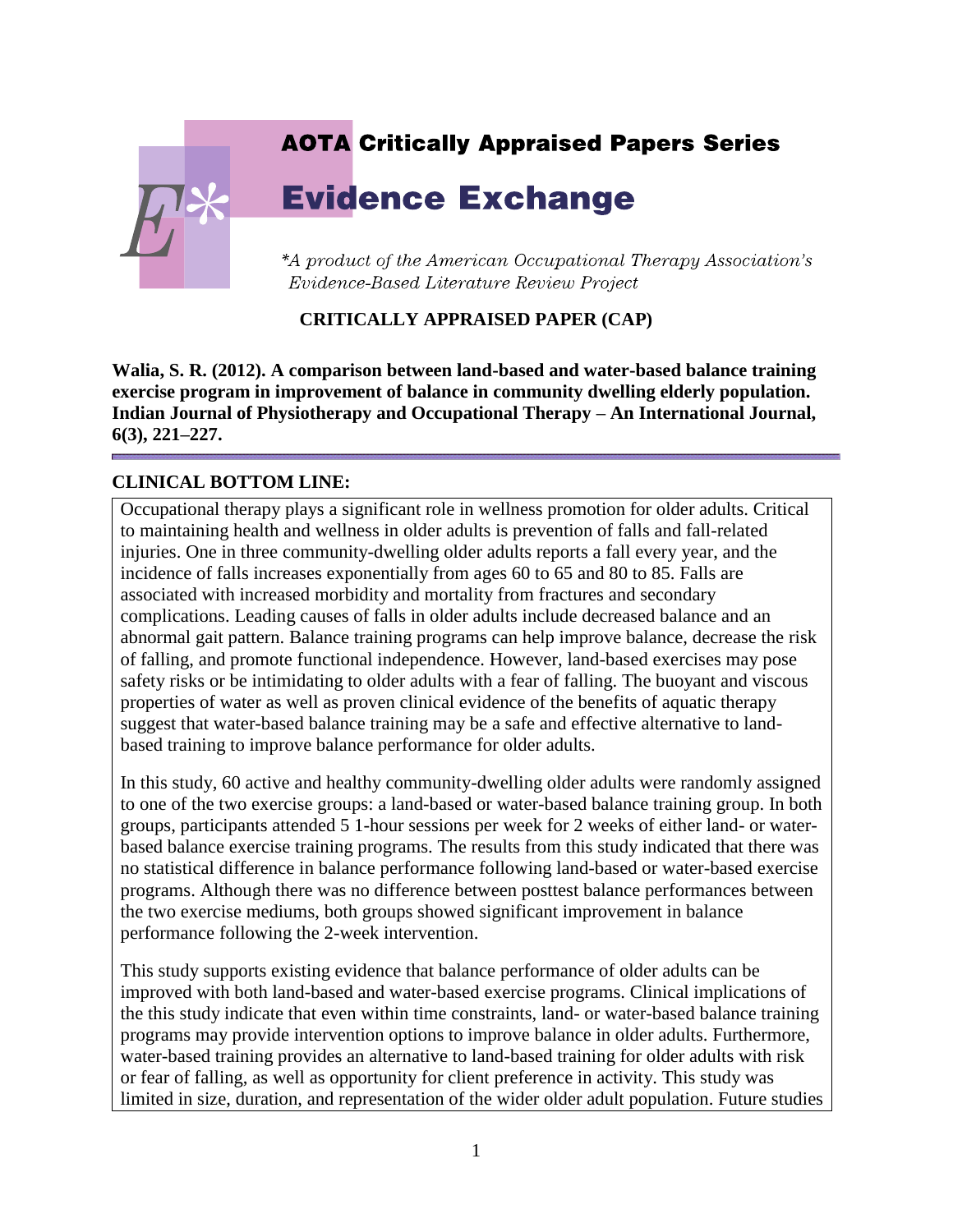looking into land- and water-based training with more frail and compromised older adult populations would widen the scope of evidence-based approaches for fall prevention. Lastly, although balance performance was assessed, the study did not provide longitudinal data on participants and their future fall history. Thus, no conclusive assumptions can be made that either exercise interventions lessened the participants' long-term fall risk.

#### **RESEARCH OBJECTIVE(S)**

List study objectives.

Determine whether water-based balance training exercise is a better medium for improving balance performance than land-based balance training exercise in community-dwelling older adults with active lifestyles.

## **DESIGN TYPE AND LEVEL OF EVIDENCE:**

Level I: Randomized pretest–posttest experimental design

#### **SAMPLE SELECTION**

How were subjects recruited and selected to participate? Please describe.

The participants of the study were recruited through a geriatric camp at the Indian Spinal Injuries Center, Vasant Kunj, in New Delhi, India. Residents of Vasant Kunj and family members of inpatients of Indian Spinal Injury Center volunteered. Participants who met the inclusion criteria were randomly assigned to either the land or water exercise intervention groups.

#### **Inclusion Criteria**

The older adults included in the study were over the age of 60; healthy; independent in ambulation and activities of daily living; and scored a 24 or higher on the Mini-Mental Status Examination.

#### **Exclusion Criteria**

Older adults excluded from the study were receiving physical therapy or another form of formal exercise program at the time of this study; had uncorrected hearing and/or visual impairments; or had Meniere's disease, benign paroxysmal positional vertigo, any neurological or musculoskeletal impairments, any medical illness that might interfere with completion of the exercise program, or any contraindications (e.g., infections, incontinence, fever, wounds) to water therapy.

#### **SAMPLE CHARACTERISTICS**

| $N = (Number of participants taking part in the)$<br>study) |    | 60              |  |          |
|-------------------------------------------------------------|----|-----------------|--|----------|
| #/ $(%)$ Male   22 (37%)                                    |    | $\#$ (%) Female |  | 38 (63%) |
| Ethnicity                                                   | NR |                 |  |          |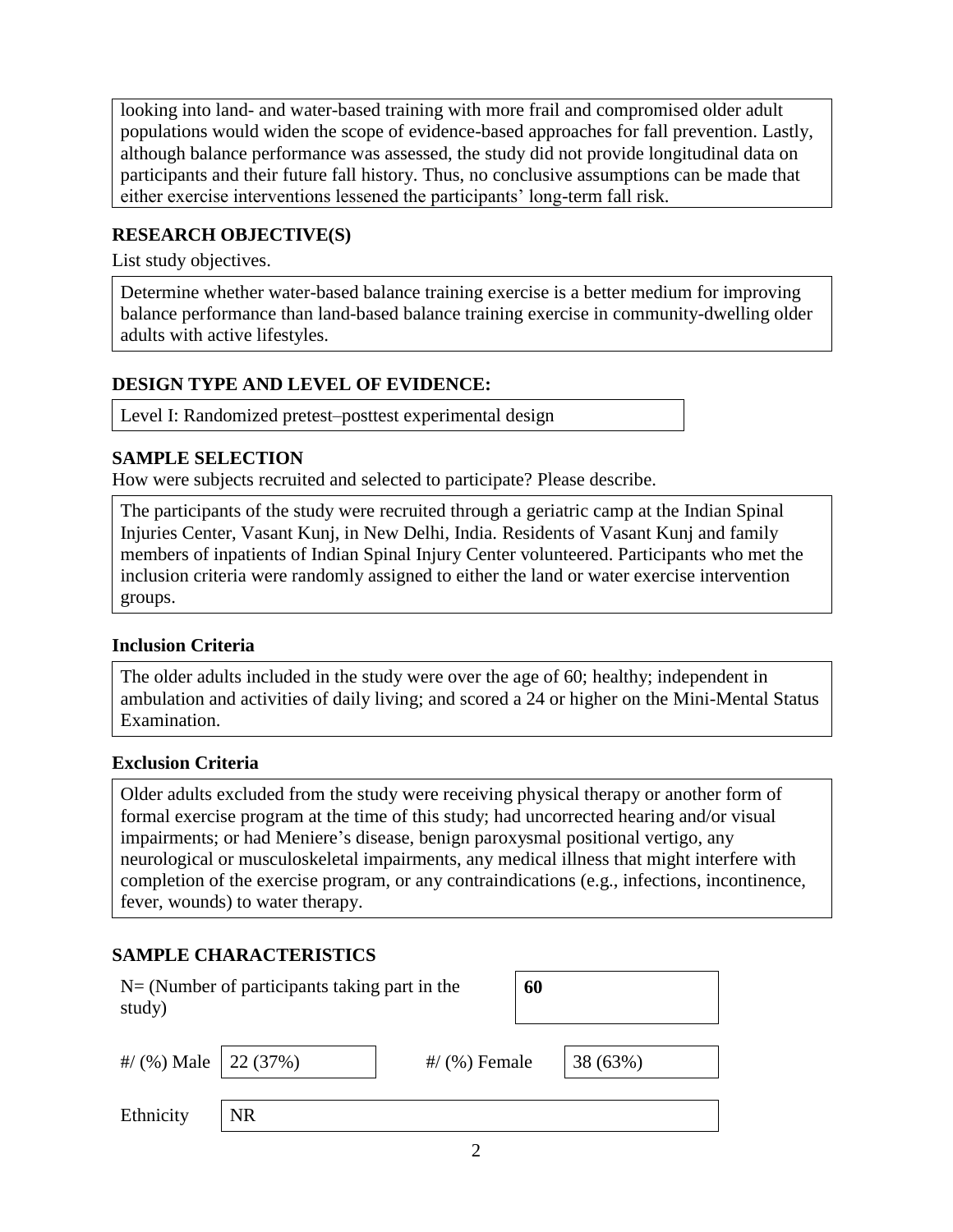Disease/disability diagnosis | Participants were healthy community-dwelling older adults

# **INTERVENTION(S) AND CONTROL GROUPS**

*Add groups if necessary*

Group 1

| Brief description of<br>the intervention     | In groups of 6 to 8 participants with one instructor, the land-based<br>group received balance exercises on land. Each balance exercise<br>session included a 10-minute warm-up of major muscle group<br>stretching and 40 minutes of conditioning balance activities. These<br>balance activities included weight transferring, reaching exercises,<br>fast walking, side-stepping, walking backwards, hopping and<br>jumping in a circle, team games such as ball relays, and upper and<br>lower extremity range of motion exercises. Following the 40 minutes<br>of balance exercises, there was a 10-minute cool-down period. The<br>cool-down period focused on stretching and deep breathing exercises<br>lying in supine. |
|----------------------------------------------|----------------------------------------------------------------------------------------------------------------------------------------------------------------------------------------------------------------------------------------------------------------------------------------------------------------------------------------------------------------------------------------------------------------------------------------------------------------------------------------------------------------------------------------------------------------------------------------------------------------------------------------------------------------------------------------------------------------------------------|
| How many<br>participants in the<br>group?    | 30                                                                                                                                                                                                                                                                                                                                                                                                                                                                                                                                                                                                                                                                                                                               |
| Where did the<br>intervention take<br>place? | The land-based exercise group took place in the Rehabilitation<br>department of the Indian Spinal Injuries Center.                                                                                                                                                                                                                                                                                                                                                                                                                                                                                                                                                                                                               |
| Who Delivered?                               | Therapist                                                                                                                                                                                                                                                                                                                                                                                                                                                                                                                                                                                                                                                                                                                        |
| How often?                                   | 5 60-minute sessions per week                                                                                                                                                                                                                                                                                                                                                                                                                                                                                                                                                                                                                                                                                                    |
| For how long?                                | 2 weeks                                                                                                                                                                                                                                                                                                                                                                                                                                                                                                                                                                                                                                                                                                                          |

# Group 2

| Brief description of<br>the intervention     | In groups of 6 to 8 participants with one instructor, the water-based<br>group received the same warm-up, balance exercises, and cool down<br>period as the land-based group, but received these exercises in water.<br>The water level was between the waist and nipple line and had a<br>temperature of $35^{\circ}$ C. Participants were familiarized with the aquatic<br>center 1 day prior to the first exercise session. |
|----------------------------------------------|--------------------------------------------------------------------------------------------------------------------------------------------------------------------------------------------------------------------------------------------------------------------------------------------------------------------------------------------------------------------------------------------------------------------------------|
| How many<br>participants in the<br>group?    | 30                                                                                                                                                                                                                                                                                                                                                                                                                             |
| Where did the<br>intervention take<br>place? | The water-based group took place in the indoor aquatic therapy pool<br>at the Indian Spinal Injuries Center.                                                                                                                                                                                                                                                                                                                   |
| Who Delivered?                               | Therapist                                                                                                                                                                                                                                                                                                                                                                                                                      |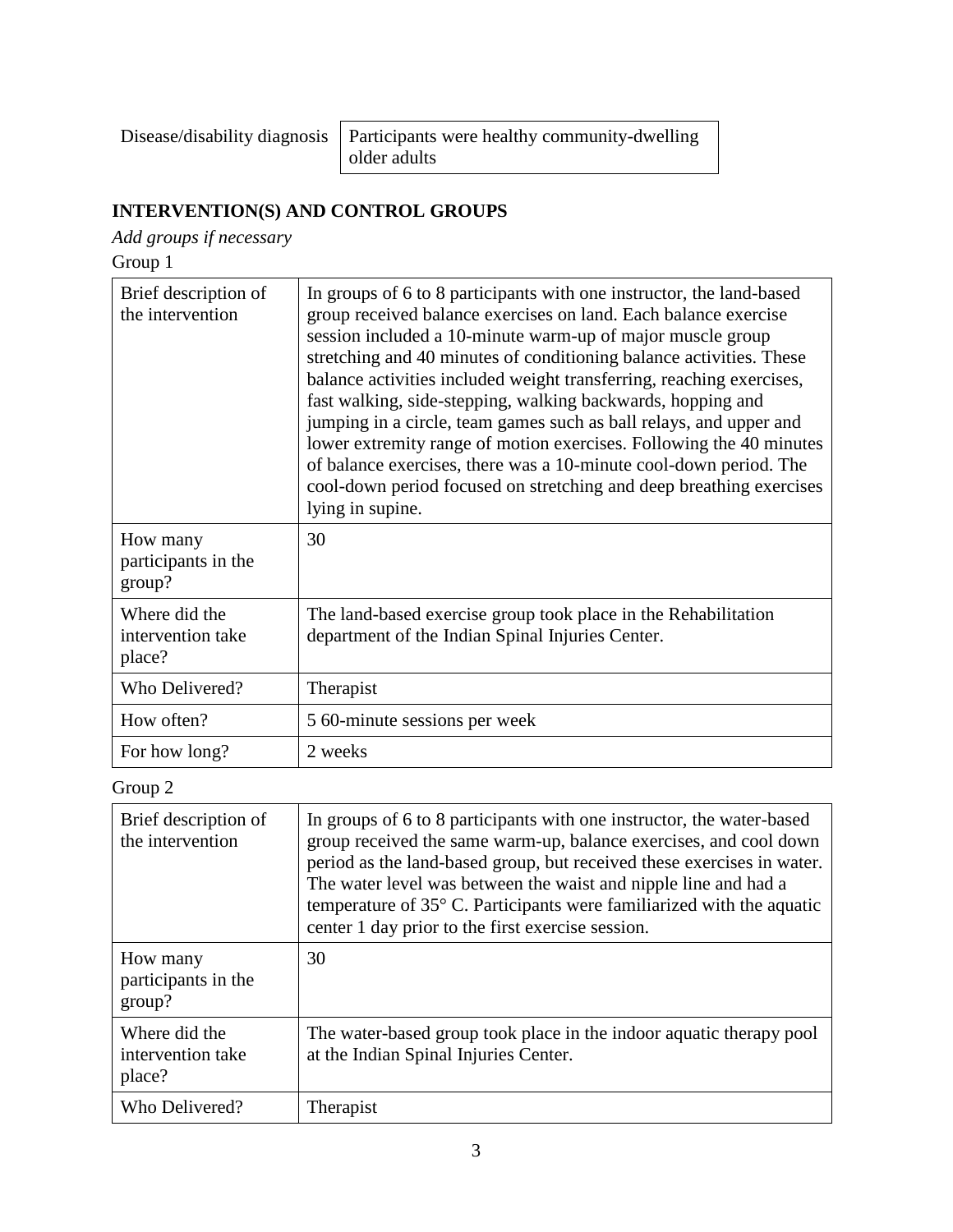| How often?    | 5 60-minute sessions per week |
|---------------|-------------------------------|
| For how long? | 2 weeks                       |

# Intervention Biases: *Check yes, no, or NR and explain, if needed.*

# Contamination:

| YES                                | $\sqrt{}$<br>Comment: |
|------------------------------------|-----------------------|
| $\sim$<br>$\boxtimes$<br><b>NU</b> |                       |
| $\mathbf{m}$<br>'k<br>TATE.        |                       |

#### Co-intervention:

| <b>YES</b>        | $\sqrt{ }$<br>Comment: |
|-------------------|------------------------|
| NO<br>$\boxtimes$ |                        |
| <b>NR</b>         |                        |

# Timing:

| YES $\Box$                  | Comment:                                                                                                                                           |
|-----------------------------|----------------------------------------------------------------------------------------------------------------------------------------------------|
| NO $\boxtimes$<br><b>NR</b> | Because the intervention was only for 2-week period, there may not been<br>sufficient time to notice a difference between the two mediums that the |
|                             | intervention took place in.                                                                                                                        |

#### Site:

| YES                 | $\sim$<br>Comment: |
|---------------------|--------------------|
| N <sub>O</sub><br>⊠ |                    |
| <b>NR</b>           |                    |

Use of different therapists to provide intervention:

| <b>YES</b>     | $\sqrt{ }$<br>Comment: |
|----------------|------------------------|
| N <sub>O</sub> |                        |
| <b>NR</b><br>⋉ |                        |

#### **MEASURES AND OUTCOMES**

Complete for each measure relevant to occupational therapy:

Measure 1:

| Name/type of   | Berg Balance Scale (BBS)                                                    |                                                                      |                |  |  |
|----------------|-----------------------------------------------------------------------------|----------------------------------------------------------------------|----------------|--|--|
| measure used:  |                                                                             |                                                                      |                |  |  |
| What outcome   |                                                                             | The BBS was used to test static and dynamic balance abilities in all |                |  |  |
| was measured?  | participants. Using the BBS prior to and after the intervention allowed the |                                                                      |                |  |  |
|                | researcher to see if there were any changes in balance for all participants |                                                                      |                |  |  |
|                | during the course of the intervention.                                      |                                                                      |                |  |  |
| Is the measure | <b>YES</b>                                                                  | $NO \perp$                                                           | $NR \boxtimes$ |  |  |
| reliable?      |                                                                             |                                                                      |                |  |  |
| Is the measure | YES                                                                         |                                                                      | NR $\boxtimes$ |  |  |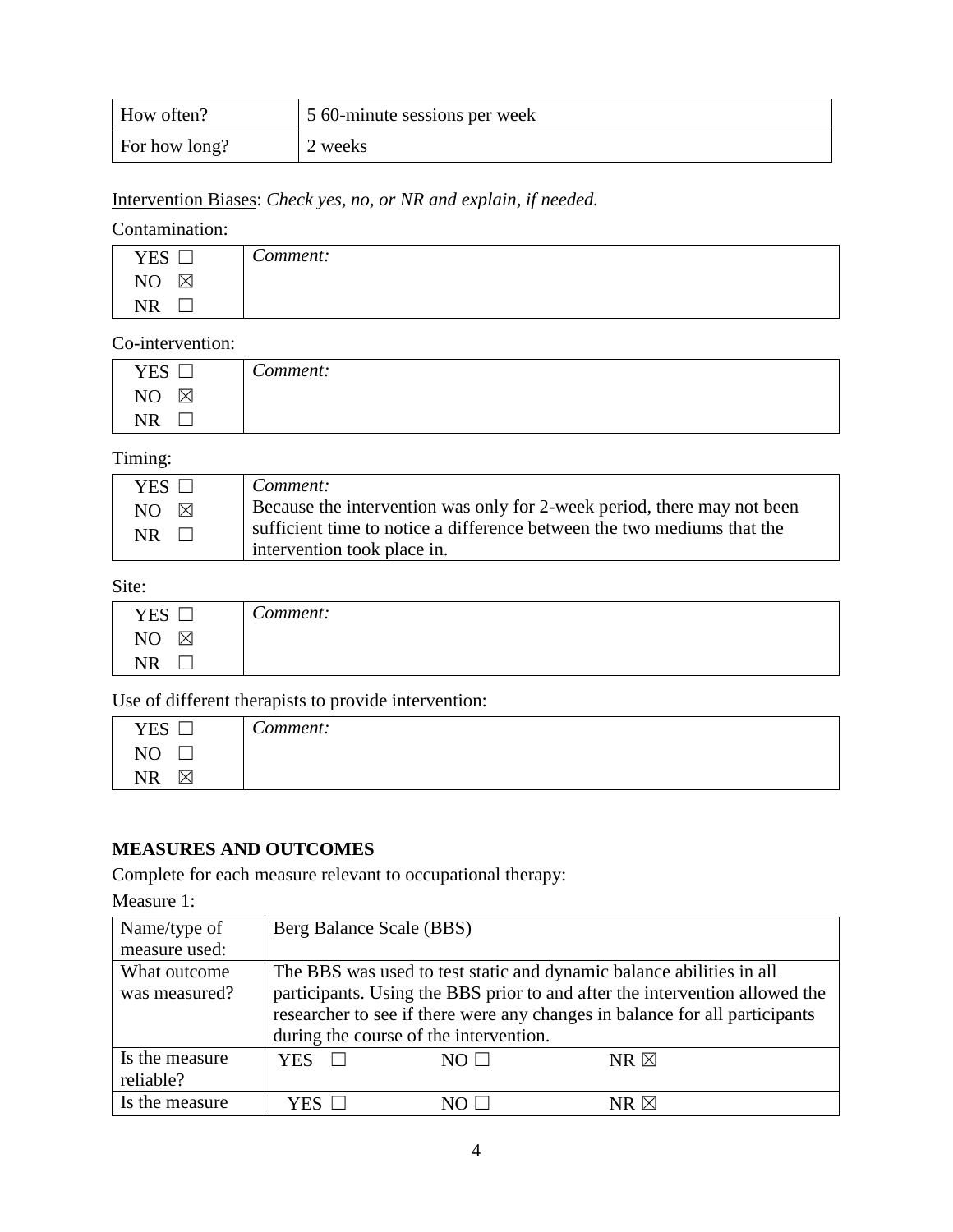| valid?        |                                              |
|---------------|----------------------------------------------|
| When is the   | The BBS was used pre- and post-intervention. |
| measure used? |                                              |

Measure 2:

| Name/type of   |                                                                        | Timed Up and Go Test (TUGT)                |                                                                    |  |
|----------------|------------------------------------------------------------------------|--------------------------------------------|--------------------------------------------------------------------|--|
| measure used:  |                                                                        |                                            |                                                                    |  |
| What outcome   |                                                                        |                                            | The TUGT was used to measure participants' mobility and static and |  |
| was measured?  | dynamic balance. Using the TUGT prior to and after the intervention    |                                            |                                                                    |  |
|                | allowed the researcher to see if there were any changes in mobility or |                                            |                                                                    |  |
|                | balance for all participants during the course of the intervention     |                                            |                                                                    |  |
| Is the measure | $YES$ $\Box$                                                           | $NO \Box$                                  | $NR \boxtimes$                                                     |  |
| reliable?      |                                                                        |                                            |                                                                    |  |
| Is the measure | YES $\square$                                                          | $NO \Box$                                  | $NR \boxtimes$                                                     |  |
| valid?         |                                                                        |                                            |                                                                    |  |
| When is the    |                                                                        | The TUGT was used before and intervention. |                                                                    |  |
| measure used?  |                                                                        |                                            |                                                                    |  |

#### Measurement Biases

Were the evaluators blind to treatment status? *Check yes, no, or NR, and if no, explain*.

| <b>YES</b>        | $\sim$<br>'omment: |
|-------------------|--------------------|
| NO                |                    |
| ΝR<br>$\boxtimes$ |                    |

Recall or memory bias. *Check yes, no, or NR, and if yes, explain*.

| <b>YES</b>                  | ⌒<br>`omment: |
|-----------------------------|---------------|
| $\boxtimes$<br>◝            |               |
| े $^{\dagger}$ R<br>$\cdot$ |               |

Others (list and explain):

#### **RESULTS**

List key findings based on study objectives

Include statistical significance where appropriate  $(p < 0.05)$ Include effect size if reported

The improvement in balance scores on both the BBS and the TUGT did not significantly differ between the land-based and water-based groups ( $p > 0.05$ ). For posttest BBS scores, there was no significant different between the land-based group  $(M \pm SD = 55.07 \pm 0.91)$  and the water-based group  $(M \pm SD = 55.10 \pm 1.32)$ , with *p*  $= 0.910$ . Similarly, no statistical difference was revealed in the posttest scores on the TUGT between the land-based group ( $M \pm SD = 9.17 \pm 1.00$ ) and the water-based group ( $M \pm SD = 9.10 \pm 1.19$ ), with  $p = 0.805$ . However, a significant improvement in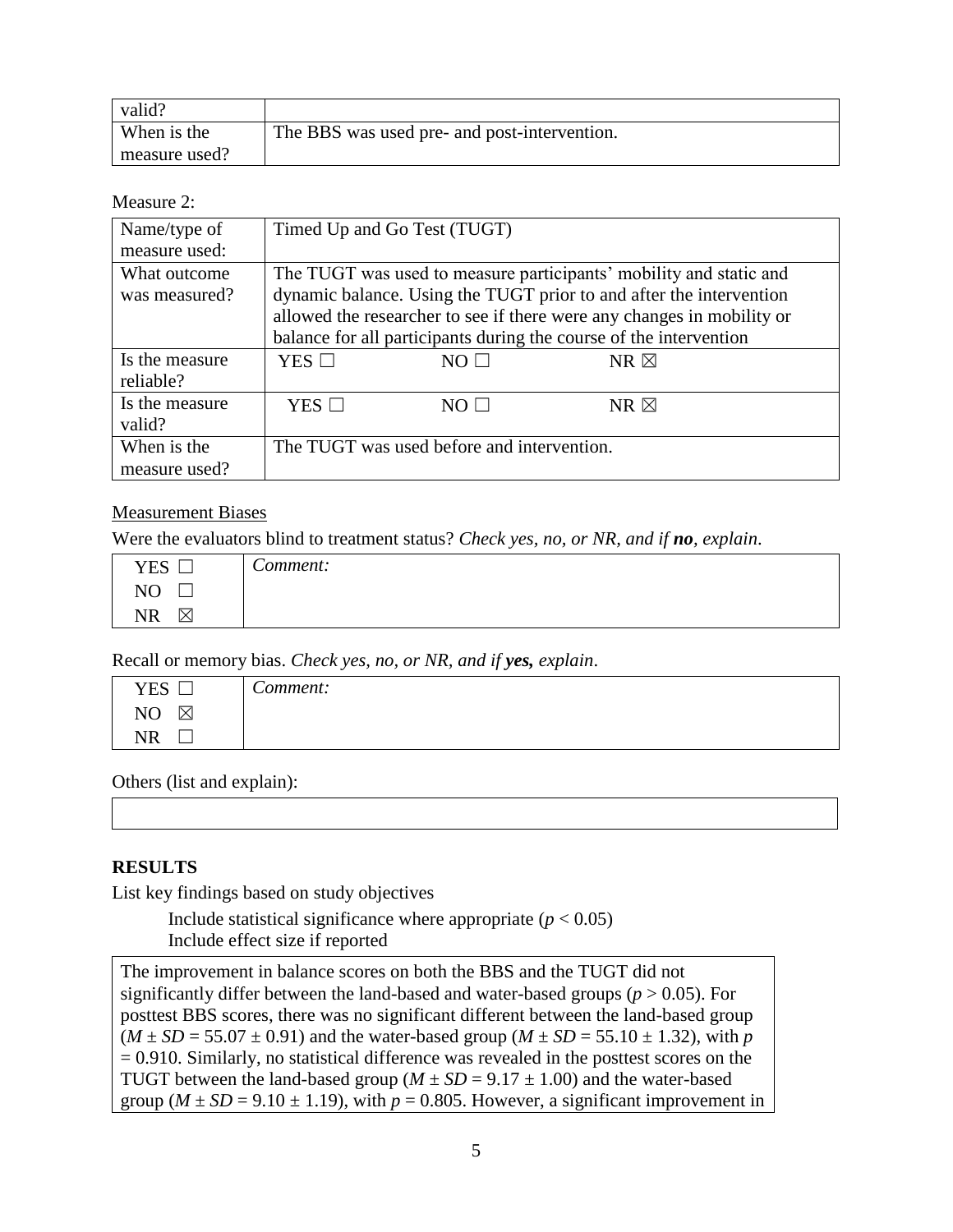balance scores from the pretest to posttest on both the BBS and TUGT were identified in both the land-based group (BBS posttest,  $M \pm SD = 55.07 \pm 0.91$ ; pretest,  $M \pm SD$  $= 51.53 \pm 1.20$ ,  $p = 0.00$ ; TUGT posttest,  $M \pm SD = 9.17 \pm 1.00$ ; pretest,  $M \pm SD = 1.00$  $11.01 \pm 1.08$ , p = 0.00) and the water-based group (BBS posttest,  $M \pm SD = 55.10 \pm 1.08$ , p = 0.00) 1.32; pretest,  $M \pm SD = 50.97 \pm 3.09$ ,  $p = 0.00$ ; TUGT posttest,  $M \pm SD = 9.10 \pm 1.19$ ; pretest,  $M \pm SD = 11.01 \pm 1.21$ ,  $p = 0.00$ ).

Was this study adequately powered (large enough to show a difference)? *Check yes, no, or NR, and if no, explain*.

| YES $\Box$           | It cannot be determined if the sample is adequately powered. A power |
|----------------------|----------------------------------------------------------------------|
| $NO \quad \boxtimes$ | analysis would have helped to determine if the study was adequately  |
| $NR \Box$            | powered.                                                             |

Were appropriate analytic methods used? *Check yes, no, or NR, and if no, explain*.

| <b>YES</b><br>$\boxtimes$ | $\sim$<br>comment: C |
|---------------------------|----------------------|
| N <sub>O</sub>            |                      |
| NR.                       |                      |

Were statistics appropriately reported (in written or table format)? *Check yes or no, and if no, explain*.

| YES          |                          |
|--------------|--------------------------|
| $\checkmark$ | $\overline{\phantom{0}}$ |
| '∧⊦          | 0.1221220211             |
|              | uenu.                    |
| $\tau$       |                          |

Was the percent/number of subjects/participants who dropped out of the study reported?

| YES D |  |
|-------|--|
| N()   |  |

Limitations:

What are the overall study limitations?

Limitations of the study are a program with short duration (2 weeks) and a small sample size  $(n = 60)$  that limits the statistical power of the study. Additionally, because the participants of this study were from the same community and were active prior to intervention, the results of this study cannot be generalized to other older adults. Specifically, generalization may not be applicable to adults who are frail or institutionalized and who may not perform as well or present safety concerns in land-based balance training.

## **CONCLUSIONS**

State the authors' conclusions related to the research objectives.

This study concluded that both land-based and water-based balance training exercise programs can equally help to improve balance in healthy and active community-dwelling older adults. Following 2 weeks of either land-based or water-based balance training exercises, both groups demonstrated significant improvement in balance, suggesting that balance performance in healthy community-dwelling older adults can improve with balance